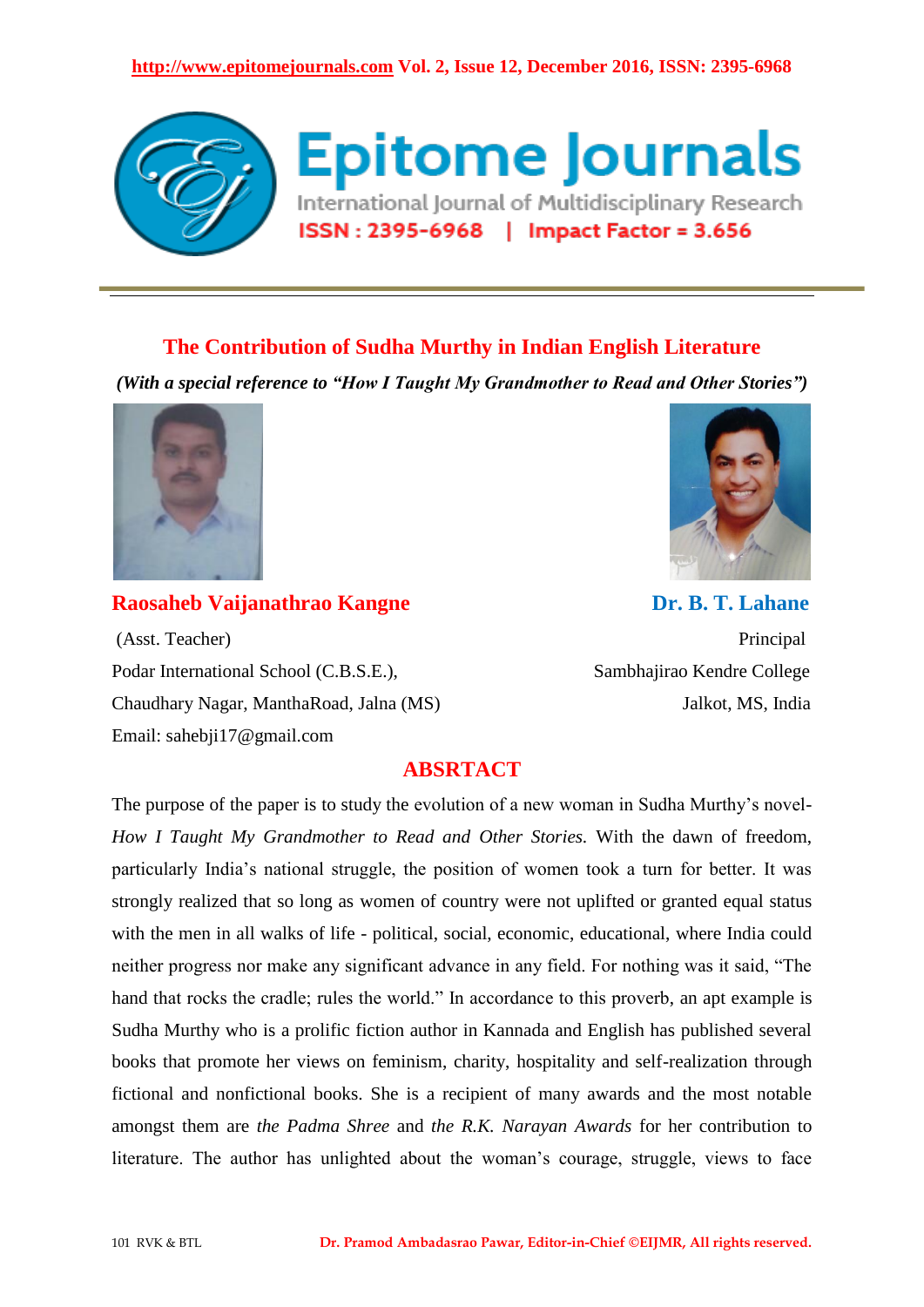problems and many aspects. The present paper is based on the psychological realism, exclusively to the main characters of the novel that is Sudha Murthy herself when she was a small, cute grand-daughter of her grandma. The novel mixed modern ideas in the orthodox Indian society and conscientious firmness of a new Indian woman. The present story deals with the rural life of a village in Karnataka where the people get the morning paper in the afternoon and the weekly magazine used to come one day late. The author has portrayed the real picture of countryside of India. The famous *Triveni's both Karmaveera and Kashi Yatre* was very familiar stories at the time. Her works were easy to read and very convincing to digest to the audience. The theme of Triveni's writing was usually dealt with complex psychological problems in the life of ordinary people. Unfortunately, for Kannada literature, she died when she was very young and after the forty to fifty years also, the people are missing Triveni"s literature.

The contribution of Sudha Murthy in Indian English literature emphasizes to the Indian English literature and the present paper enlightens the impact of her contribution with a special reference to *How I Taught My Grandmother to Read and Other Stories*, the grandmother of the author, Krishtakka was alone in the modern world because of illiteracy, due to that the illiterate lady was dependent in the independent India. She has strong desire or enthusiastic emotions towards education, literacy. The real or spiritual meaning of education is drafted in the story with the religious philosophy and psychological status of the human being (Krishtakka). The religious philosophy of the author signifies with examples of *Kashi Yatre*"s protagonist realized that the real ultimate *punnya* is not to visit pilgrimage (Kashi) but to help the poor and needy. The protagonist, an old poor lady who was already suffering from financial crises, gave her all collected amount to an orphan girl who is in love and she needs money for her wedding. The ultimate *punnya*, realization of ultimate truth, important and need of education and all these things are shown by the author. The present paper enlightens the minute observation of the author, Sudha Murthy.

**Keywords :** Loneliness, dependent-illiterate, religious-philosophy, psychological-realism, ultimate punnya, Psychology: relating to mental emotional state, Ardent: showing strong feelings, savoring: enjoying an experience, Scriptures: holy writing.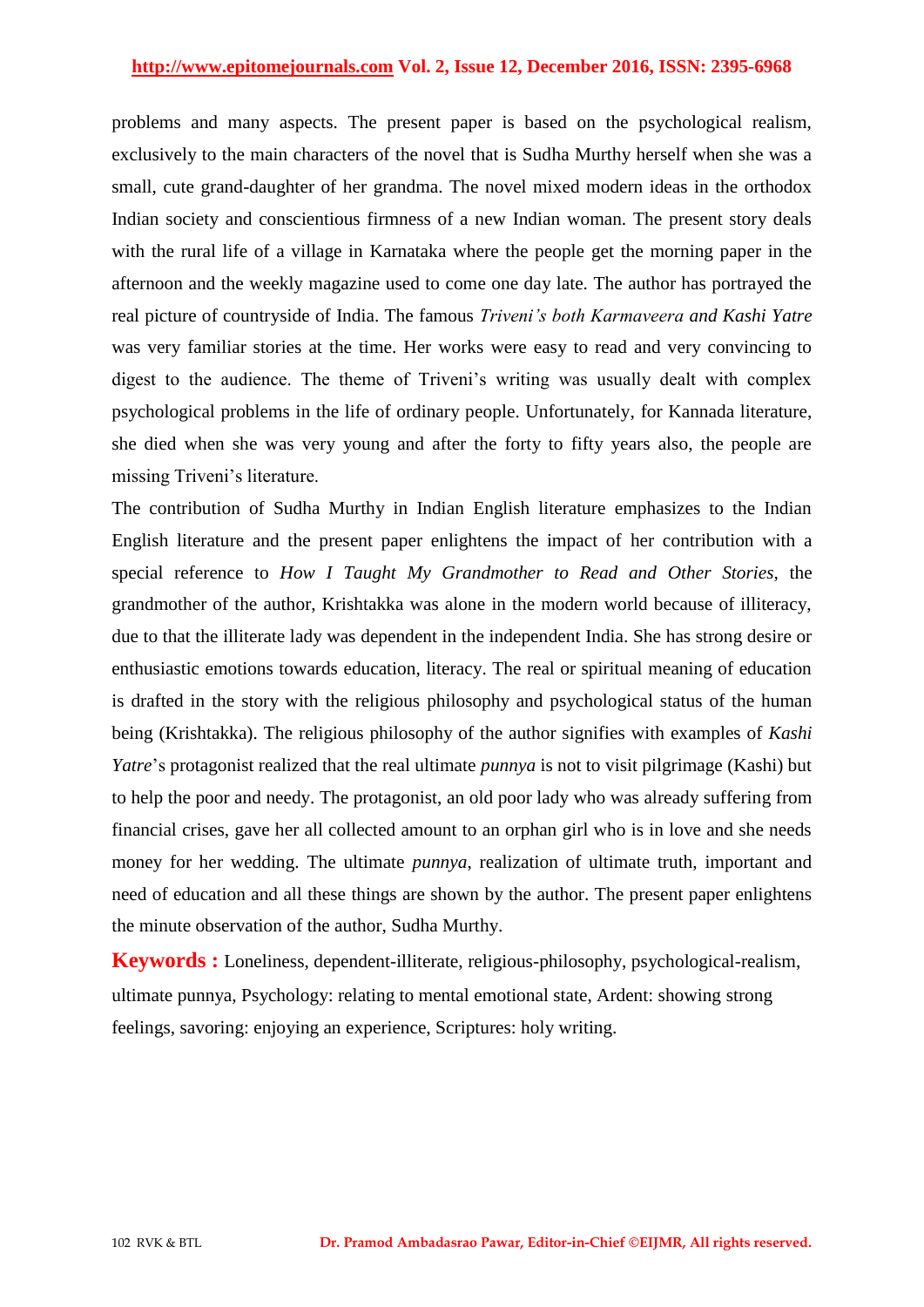### **Research Paper**

#### **Introduction**

The literature and language is playing a vital role in the sustainable development of India as well throughout the world. Especially Sudha Murthy's writing in the Indian contemporary English literature is one of the milestones in the literary development. In the change of modernity and technology, English language is at the center and all the regional languages are connected to the English in India. After the 1960, the languages have become more dominant in the different areas. The development of the India as well the world is much attached with the language, especially, the English. The development of literature, science, education, technology, politics, these areas have become the pillars of modernity where the language especially English played a vital role in it.

In the present English literature, Sudha Murthy"s writing has good contribution. Overall writing of Sudha Murthy deals with the education, religious tasks, cultural aspects, family relationship, social attitudes, economical situation, feminist problems, etc. Sudha Murthy"s writing is the mirror of society where the picture of the Indian women in all walks of life political, social, educational, architectural, administrative, and domestic is clearly shown and the prolific writer deals with all aspects of society. The great social worker, author, technician and educationalist Dr. Sudha Murthy contributed for the Indian English literature through the fictional, non-fictional novels, short stories, novellas and travelogues through the verities of literary genre. Sudha Murthy"s literary contribution in English and Kannada for the society is contributed after minute observations, experiences, visits and imaginations who have contributed in English and Kannada is clear and simple, which communicates her ideas smoothly. She advocates feminism and gives power to her women characters to strike the worst situations of their lives. She stroke on the points where the women are strong in their worst conditions and fought against the discrimination. She is full of humility and modesty that uses her wealth for the less fortunate people. She acknowledges to the cry and requirement of the impoverished, the destitute and the marginalized portion of the society. She writes in the backdrop of Indian English Literature. The main protagonists are portrayed as well educated women with the inherent inner power who were ready to face the challenges under any circumstances and emerge successfully by carving a place for them in the society within the parameter of the Indian tradition. And these female protagonists are suffering from the different social and domestic problems.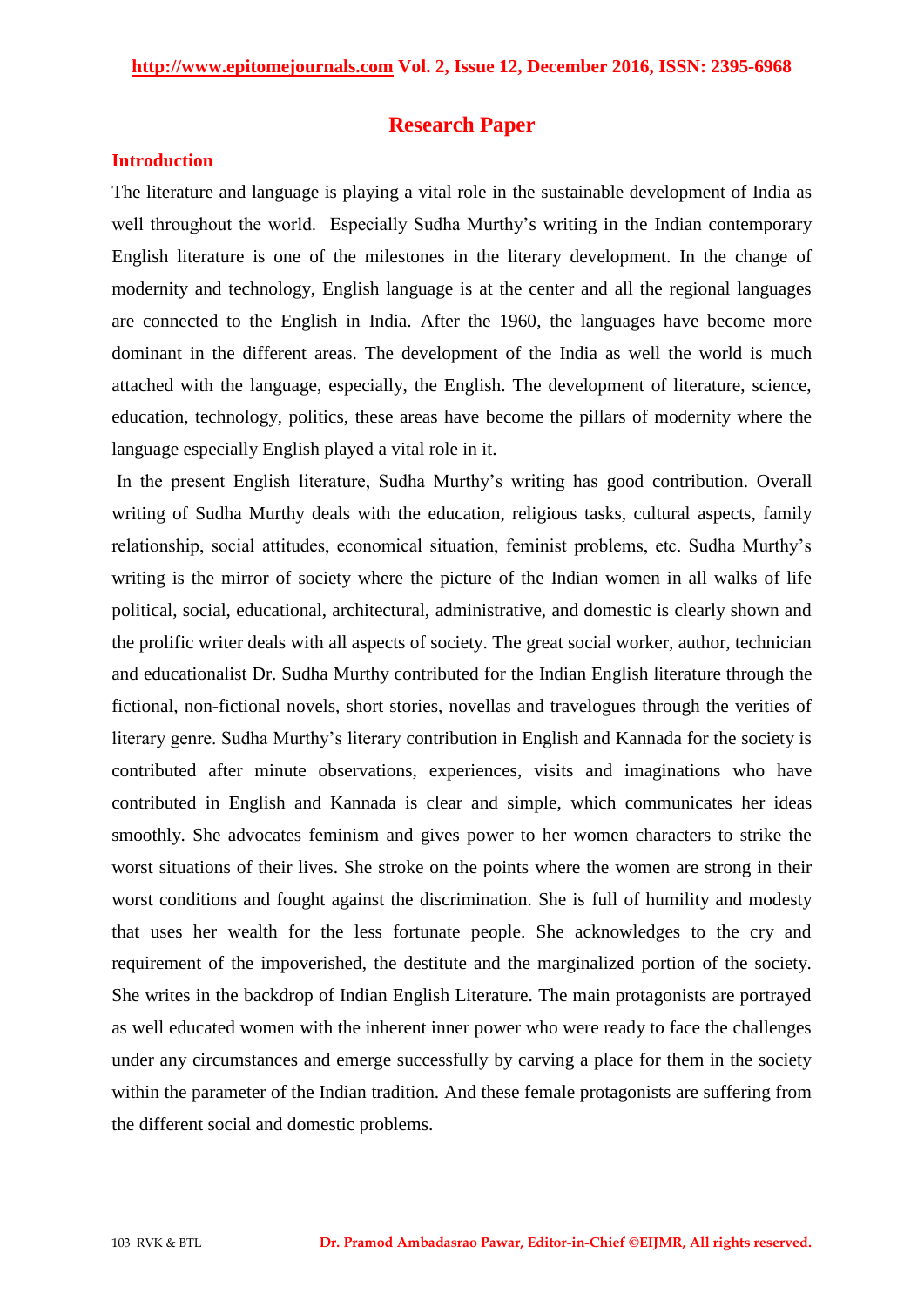Sudha Murthy was the first woman engineer to be selected in Telco (Now Tata Motors), Pune who talks about her encounter with J.R.D Tata when she had a postcard to JRD Tata complaining of the gender basis in Tata Motors. Sudha Murthy recounts tales from her life in a simple yet engrossing manner. The stories range from her childhood to her life as a teacher and a mother. The referred book shows readers how her mother's constant advice on saving money actually helped Sudha Murthy when she had to start a company with her husband Dr Narayan Murthy. It also features a story where the protagonist takes a train ride with the President.

Other popular books written by Sudha Murthy are *The Magic Drum and Other Favorite Stories, Dollar Bahu, the Old Man and His God, and Wise & Otherwise (An audio book)*. Sudha Murthy has tried her hand at both fiction and non-fiction. She writes in English and Kannada and so far, she has written a compilation of short stories, two books for children, nine novels, three separate non-fictional collections, three travelogues, and four technical books. She has been awarded *the R. K. Narayan Award* for Literature (2006) and has been the recipient of *the Padma Shree Award* (2006). She was born in Shiggaon, North Karnataka in the year 1950.

The literary contribution of Sudha Murthy in the Indian contemporary English literature for the world English literature is published through the Penguin Publication, which deals with common lives and her views of donations, hospitality, realization and struggle of a passionate lady to be literary independent, some of them include sweet hospitality: Wise and Otherwise, *How I Taught My Grandmother to Read and Other Stories.* Sudha Murthy"s contribution in terms of educational or literacy is heart-touchable through different examples of the fictional book *How I Taught My Grandmother to Read and Other Stories* which is filled with heart touching tales varying from one about how her grandmother asked the twelve-year-old girl (Author) to teach her the alphabets. Each of the twenty-five stories in the book provides some inspiration to its readers. The stories are presented in an effortless and humorous fashion. The present story is the most wonderful experience where the author recalls her memories that how she had taught her illiterate grandmother Krishtakka to read *Kashi Yatre*bya Karnataka fame author Triveni and other stories also. The author recalls her childhood days in the small village of Karnataka with her grandmother where the village was a remote place where the morning paper would get in the afternoon and the weekly magazine would get one day late. Sudha Murthy has portrayed the real picture of the rural India, which was real-visual picture in the mind of the writer about the socio-educational condition of the Indian countryside.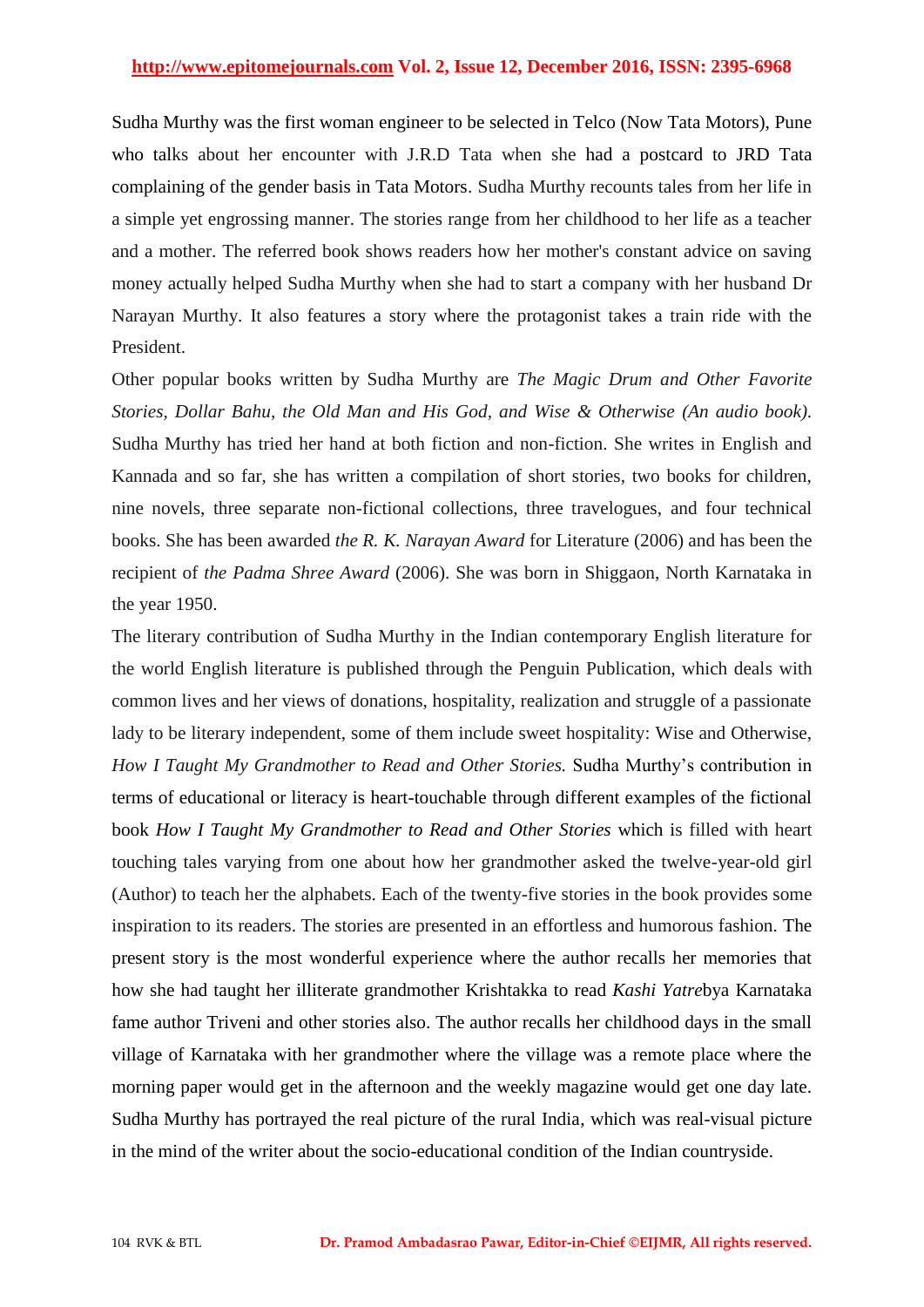Sudha Murthy has focused on the educational and religious philosophy of the rural India that how the old grandmother is attracted towards the magazine by Triveni in Kannada language and the village people would wait eagerly for the weekly magazine *the Karmaveera*. The village people were so connected with the magazine that they were thinking, their day is incomplete without reading of the *Karmaveera.* The folk literary work of Triveni*, Kashi Yatre* appeared as a series that was a story of an old lady and her strong desire to visit once to Kashi that is known as Varanasi which is a religious pilgrimage where the people get the ultimate *punnya* after praying the Lord Vishweshwara. The protagonist of *Kashi Yatre* who was facing from financial crises collected some amount to visit once Kashi in whole life to do ultimate *punnya* but gave a collected amount to an orphan girl who was in love and wanted to marry. The struggling lady protagonist realized that ultimate *punnya* is not visiting Kashi but to help a needy or poor. The old lady"s realization is the real religious philosophy and not superstition.

The series of the magazine of *Kashi Yatre* was being read by small Sudha Murthy for her grand-mother, because the grandmother, Krishtakka was illiterate. When the small reader, Sudha Murthy went to attend a marriage of her cousin to another village, the old Krishtakka realized the importance of education in the absence of her grand-daughter. When the granddaughter came back, grandmother, Krishtakka requested her granddaughter to teach her, how to read (*Kashi Yatre*). The curiosity and the eagerness of the old lady were very strong towards education. The author, Sudha Murthy focused on the real desire and curiosity of human being, and for that the age does not matter when the old lady started to learn the Kannada alphabets at the age of sixty-two years and she determined that she would complete her course till Dassehra and grandmother Krishtakka"s teacher was none but her granddaughter who is twelve years old, till the Dassehra, grandmother forgot the age and relation with her granddaughter and really she educated herself what the efforts were being taken by grandmother, really amazing; her homework was very tuff, she read, repeated, wrote and recited continuously, the teachers should not be irrespective with the gender or age. During the Dassehra, the result of her efforts was something different; the granddaughter, Sudha Murthy bought a published novel *Kashi Yatre* by Triveni and the small granddaughter was also gifted with a frock material by her grandmother (Student). Her grandmother bent down and touched the feet suddenly of her granddaughter (Teacher). The author found this was extremely guilty because the elder never touches the feet to the younger so that the grandmother broke the rule of the tradition. But in response of that, the grandmother replied that she was not touched the feet of her twelve year granddaughter but her teacher who taught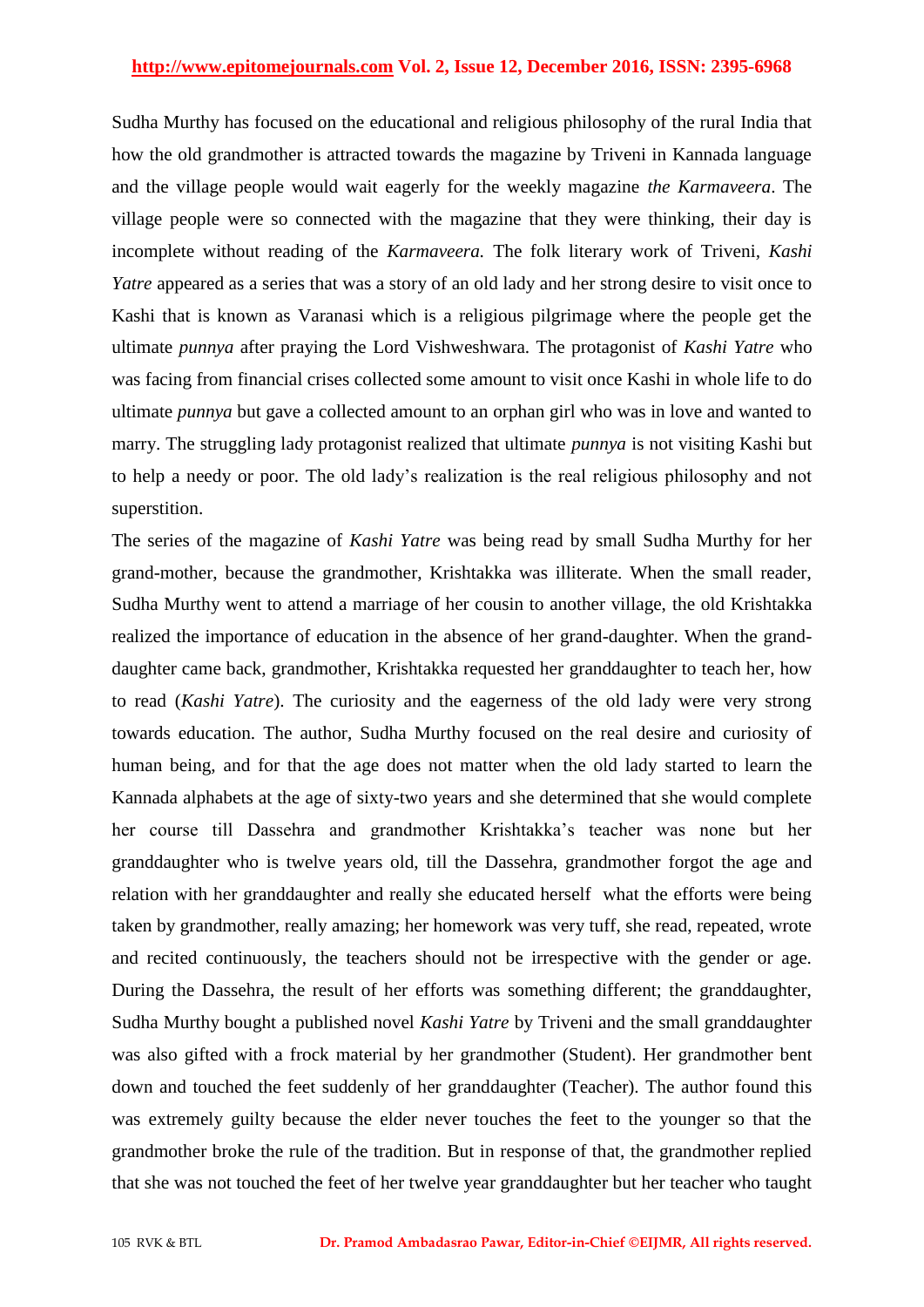her that how to read *Kashi Yatre* and other stories also. In simply, the religious, educational, cultural and moral values are fully drafted in the literature so the literary contribution of Sudha Murthy is the supreme morality and moral values for the readers. The view of grandmother to her granddaughter as a student was very soft and clear that the grandma said that her teacher was very caring and loving who taught her so well that she could read any unknown novel in a short period confidently and that is the reason the grandmother thought that her teacher made her independent. Now the grandma was so confident and she was not feeling isolated also and when she was alone at all in her isolated life, all books are with her and she can communicate with them well. Here the intention behind the writer's writing is very clear that we are really dependent if we are illiterate. The illiteracy is one of the most dominant issues in the Indian contemporary world which was softly criticized by the author, Sudha Murthy and the soft satire and criticism is drafted in the story. Sudha Murthy"s contribution is heart touching for the contemporary world. The present book *How I Taught My Grandmother to Read and Other Stories* deals with twenty five stories and each story provides the lesson for life that this contribution is really inspirational for the readers of the present era.

The author Sudha Murthy has talked about the real freedom or independence where the grandmother of the author was unable to read the book and was enjoying the story by Triveni. The stories were enjoyed not only by the grandma but all the people of village. But the grandma was not able to enjoy without her granddaughter. The realization about the religious and educational philosophy confirmed when the grandmother has become independent. The spiritual meaning of freedom and educationally independent is nothing but to be educated and to take all the advantages of education in life.

Sudha Murthy"s literary contribution flickers on the real rural life where the people of the village are attracted to the folk literature of Triveni who was a famous one for her religious philosophy. The religious and educational philosophies are two sides of a coin of spiritual awakening but Dr. Murthy is such author who has shown both the pictures simultaneously and effectively. The readers could become the followers of author if the real picture of society and real struggle is shown with morals and values. How the Kannada readers were waiting for her upcoming series of Triveni**.** *Karmaveera* and *Kashi Yatre* were such tales and its plot was very heart touching. With the help of the incident: The protagonist *of Kashi Yatre* helped an orphan girl for her marriage. Through this type of religious philosophy, the blind faith and the traditional superstition are kept out from her contribution.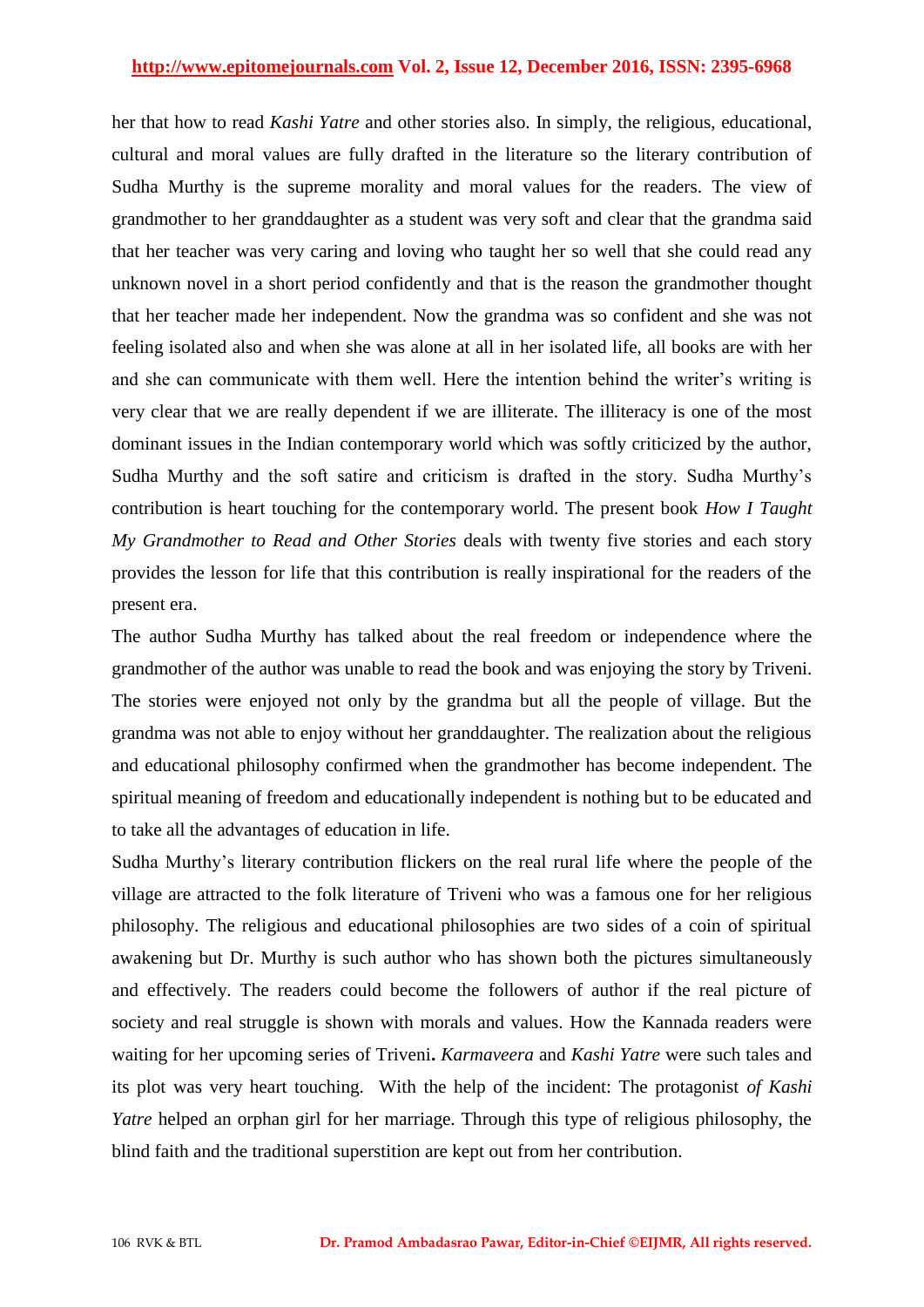The contribution of the author in the contemporary Indian English literature is very sensitive because it is connected with the real determination, desire and confidence of a suffering woman where the grandma of Sudha Murthy was feeling so alone and isolated, the author tried to explain the importance of education and when the grandmother decided to start to study the alphabets of Kannada, the granddaughter was making a fun unknowingly but she was also unaware that how her grandmother would start her education at the age of sixty-two years when she has become enough old, all her hairs are grey, her hands are wrinkled, with spectacles works so much in the kitchen also. But, the author portrayed the ladies' determination, desire, confidence, suffer and nature of the women was really awesome. Grandma determined that she would keep Saraswati Pooja day during Dassehra and she will work very hard for a good cause, if you are determined, you can overcome any obstacle in your life. And really grandma was very enthusiastic and eager to be educated. We can understand from her statement:*"I will work harder than anybody but I will do it."* It was the confidence of the grandma and she planned according to her determination. The illiterate lady"s confidence, desire and affection towards education were strong as the old lady was literally illiterate but she had sense of literate person.

Sixty-two years, Krishtakka is the representative of modern era's woman where girl's education was not considered important because the women were ignored for education comparatively men even she never went to school and remained unlettered. She was married at very tender age and had her children and at her old age, she had so much pleasure in cooking and feeding. But she feels guilty in her mind that she made sure that her children and grandchildren study well. The old lady, Krishtakka associates herself with the protagonist of the story "Kashi Yatre" and believed that the actual practice of religion is to practice humaneness. She was very attached to her granddaughter who read stories for her. A beautifully portrayed old character Krishtakka wanted to emerge from the quagmire of ignorance. The old lady"s hard work, sincerity, dedication and ardent desire were so strong that she proved that there is no age bar for learning. Her great willingness for reading and passion for acquiring knowledge and later on the grandma became the independent and emerge from the quagmire of ignorance.

The author, Sudha Murthy, a fictional writer has traced the interesting anecdotes from her personal life; especially from her childhood who is known for simplicity in writing and important element of life. The simple tasks are drafted in the plot and the way of drafting is also simple but the issues which are taken for drafting are very serious in the developed and developing India, for example; the problem of women education, the religious philosophy,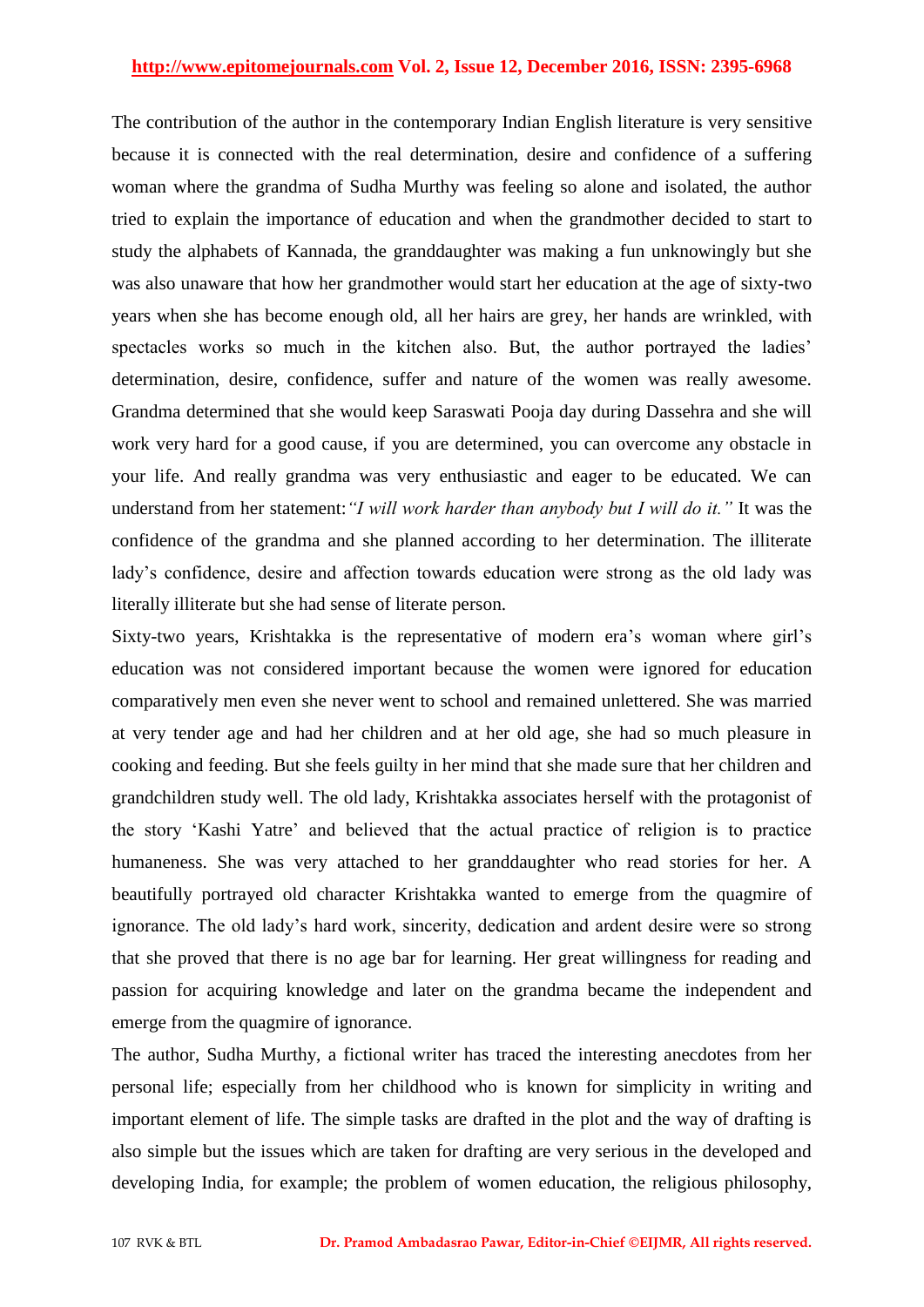the illiteracy, the marriage system (Bal-Vivaha), the view and attitude towards woman education and so on. The literary contribution of Sudha Murthy in contemporary Indian English Literature is memorable which the best shared experiences from her life are.

### **Conclusion**

In the contemporary English literature, non-fictional works and language has its own impact on the world literature in English. The literary contribution of Sudha Murthy in Indian contemporary English literature is playing the vital role in the world English literature. The present paper deals about the real situation of the India, especially the marriage system of India, child marriage (Bal-Vivaha), the real suffer of the women for education. The spiritual meaning of education is derived and the self-realization of the real religious philosophy is conveyed with the special references of the fictional book *How I Taught My Grandmother to Read and Other Stories*. The real prayer to God and the real *pooja* of the God is not to visit to any pilgrimage but to help needy people and self-realization. "*To help the poor is Godliness*." The literary contribution of Sudha Murthy is in the contemporary English literature is really the milestone for the readers of literature where Sudha Murthy observed the society minutely and with the help of her own experiences, she has prorated the beautiful ladies characters. How are the real suffered of the Indian ladies especially economically, socially, educationally and the family relationship? The real perspectives of the rural India is part rated and the protagonist of the stories are the representative of all the Indian ladies who are suffering from educational, social, financial, and domestic problems.

The old lady Krishtakka"s isolation is the live picture of the real education and the spirit of education. At the conclusion, in the contemporary Indian English literature, the literary contribution of Sudha Murthy is probably dealing with feminist problems that are educational, social, domestic, cultural etc in the post-modernism.